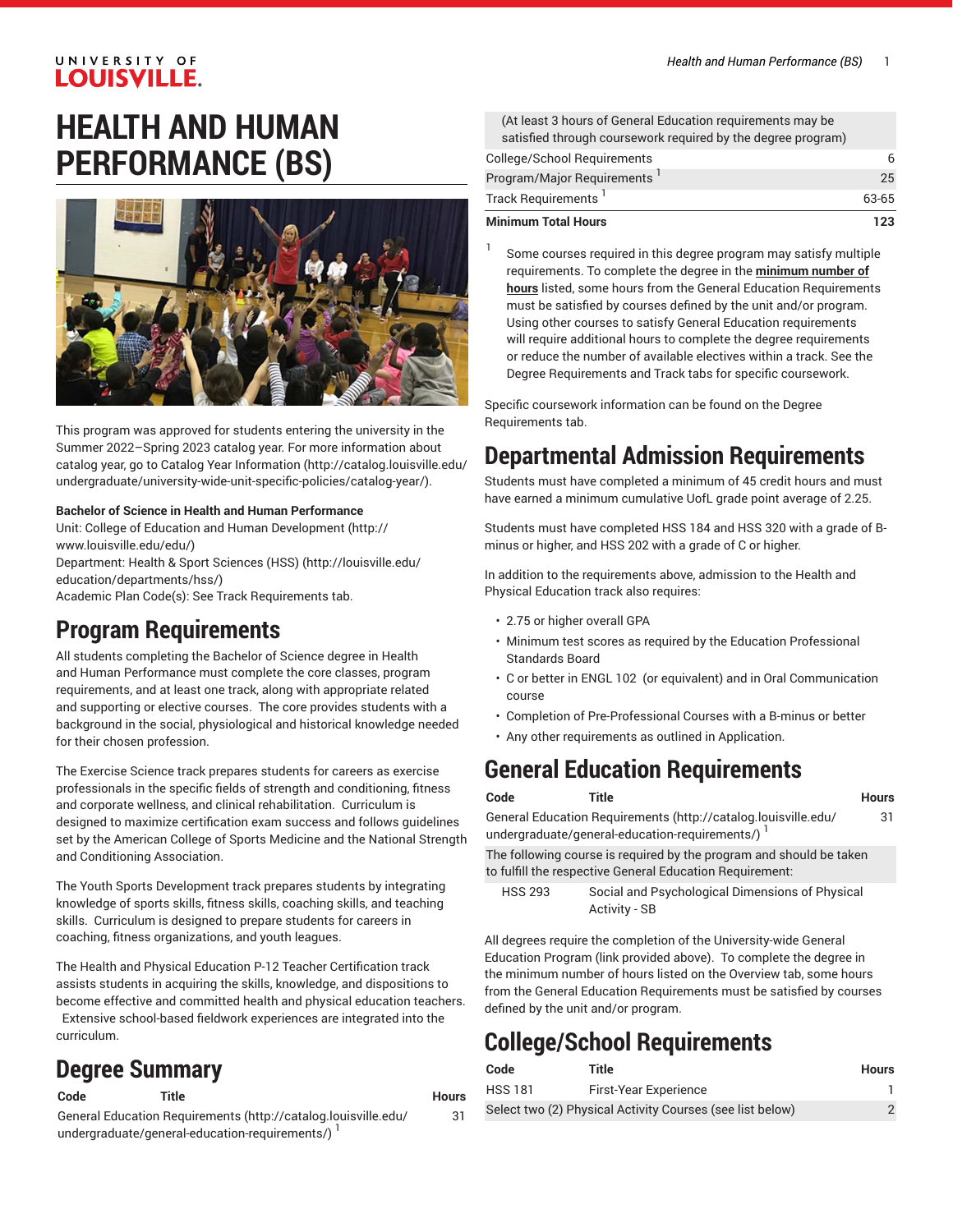| <b>HSS 184</b>             | Healthy Lifestyles I                                                    |              |
|----------------------------|-------------------------------------------------------------------------|--------------|
| <b>Minimum Total Hours</b> |                                                                         | 6            |
|                            | <b>Program/Major Requirements</b>                                       |              |
| Code                       | Title                                                                   | <b>Hours</b> |
|                            | <b>Health and Human Performance Core</b>                                |              |
| <b>HSS 180</b>             | <b>First Aid and Safety Education</b>                                   | 3            |
| <b>HSS 202</b>             | Human Anatomy & Physiology - S <sup>2</sup>                             | 3            |
| <b>HSS 293</b>             | Social and Psychological Dimensions of Physical<br><b>Activity - SB</b> |              |
| <b>HSS 302</b>             | Nutrition in Healthy Living                                             | 3            |
| or HSS 303                 | <b>Human Nutrition</b>                                                  |              |
| <b>HSS 318</b>             | Diverse Populations in Physical Activity and Health<br>3                | 3            |
| or HSS 319                 | <b>Adapted Physical Education</b>                                       |              |
| <b>HSS 320</b>             | Growth and Motor Development Across the<br>Lifespan                     | 3            |
| <b>HSS 377</b>             | Introduction to Statistics in Health and Human<br>Performance - QR      |              |
| <b>HSS 387</b>             | Biomechanics <sup>4</sup>                                               | 3            |
| or HSS 310                 | <b>Healthy Lifestyles II</b>                                            |              |
| <b>HSS 402</b>             | Practicum in Health and Human Performance                               | $\mathbf{1}$ |
| <b>Minimum Total Hours</b> |                                                                         | 25           |
| Code                       | Title                                                                   | <b>Hours</b> |
|                            | <b>Track Requirements (see Track Requirements tab)</b>                  | 63-65        |

Degree Requirements

A minimum of 123 hours with an overall GPA of 2.25 is required. A minimum of 50 hours at the 300-level are required. No grades of D will be accepted in HSS courses used to meet program core or track requirements.

| Code                             | <b>Title</b>                                                         | <b>Hours</b> |
|----------------------------------|----------------------------------------------------------------------|--------------|
|                                  | <b>Culminating Undergraduate Experience (Graduation requirement)</b> |              |
|                                  | Requirement fulfilled by completing one of the following:            |              |
| <b>Track in Exercise Science</b> |                                                                      |              |
| HSS 486                          | Advanced Exercise Physiology - CUE                                   |              |
| Track in Youth Sport Development |                                                                      |              |
| <b>HSS 455</b>                   | Current Trends and Issues in Health Education -<br><b>CUE</b>        |              |
|                                  | Track in Health and Physical Education                               |              |
| <b>HSS 477</b>                   | Capstone Seminar. Initial Teacher Certification -<br><b>CUE</b>      |              |
| Code                             | <b>Title</b>                                                         | <b>Hours</b> |
| <b>Physical Activity Courses</b> |                                                                      |              |
| <b>HSS 101</b>                   | <b>Beginning Swimming</b>                                            | 1            |
| <b>HSS 102</b>                   | <b>Advanced Swimming</b>                                             | 1            |
| <b>HSS 103</b>                   | Life Saving                                                          | 1            |
| <b>HSS 104</b>                   | Scuba                                                                | 1            |
| <b>HSS 108</b>                   | <b>Water Fitness</b>                                                 | 1            |
| <b>HSS 109</b>                   | <b>Weight Training</b>                                               | 1            |
| <b>HSS 110</b>                   | <b>Physical Fitness and Conditioning</b>                             | 1            |

| <b>HSS 111</b> | Aerobic Fitness                                      | 1            |
|----------------|------------------------------------------------------|--------------|
| <b>HSS 112</b> | Mini-Marathon Training                               | $\mathbf{1}$ |
| <b>HSS 114</b> | <b>Fitness Walking</b>                               | 1            |
| <b>HSS 115</b> | <b>Step Aerobics</b>                                 | $\mathbf{1}$ |
| <b>HSS 116</b> | Introduction to Yoga                                 | 1            |
| <b>HSS 117</b> | Intermediate Yoga                                    | $\mathbf{1}$ |
| <b>HSS 118</b> | <b>Beginning Martial Arts</b>                        | 1            |
| <b>HSS 119</b> | Intermediate Martial Arts                            | 1            |
| <b>HSS 120</b> | Beginning Racquetball                                | 1            |
| <b>HSS 121</b> | <b>Billiards and Table Games</b>                     | 1            |
| <b>HSS 122</b> | Badminton                                            | 1            |
| <b>HSS 123</b> | Tennis                                               | 1            |
| <b>HSS 124</b> | <b>Advanced Tennis</b>                               | 1            |
| <b>HSS 125</b> | Golf                                                 | $\mathbf{1}$ |
| <b>HSS 126</b> | <b>Tumbling and Apparatus</b>                        | 1            |
| <b>HSS 127</b> | <b>Beginning Fencing</b>                             | $\mathbf{1}$ |
| <b>HSS 128</b> | Pickleball                                           | 1            |
| <b>HSS 132</b> | Canoeing                                             | $\mathbf{1}$ |
| <b>HSS 133</b> | Backpacking and Hiking                               | 1            |
| <b>HSS 134</b> | Rappelling                                           | 1            |
| <b>HSS 136</b> | Soccer                                               | 1            |
| <b>HSS 137</b> | Volleyball                                           | $\mathbf{1}$ |
| <b>HSS 138</b> | <b>Basketball</b>                                    | 1            |
| <b>HSS 140</b> | Softball                                             | $\mathbf{1}$ |
| <b>HSS 144</b> | Physical Activity for the Older Adult                | 1            |
| <b>HSS 145</b> | Activity for the Physically Challenged               | 1            |
| <b>HSS 150</b> | <b>Special Topics: Physical Education Activities</b> | 1            |
| <b>HSS 160</b> | <b>Beginning Aerobic Dance</b>                       | 1            |
| <b>HSS 161</b> | Intermediate Aerobic Dance                           | 1            |
| <b>HSS 162</b> | <b>Beginning Modern Dance</b>                        | $\mathbf{1}$ |
| <b>HSS 163</b> | Intermediate Modern Dance                            | 1            |
| <b>HSS 164</b> | <b>Beginning Country Western Dance</b>               | $\mathbf{1}$ |
| <b>HSS 165</b> | <b>Ballroom Dance</b>                                | 1            |
| <b>HSS 166</b> | <b>African Dance</b>                                 | $\mathbf{1}$ |
| <b>HSS 167</b> | <b>Country Line Dance</b>                            | 1            |

1 To complete the degree in the minimum number of hours listed, some hours from the General Education Requirements must be satisfied by courses defined by the unit and/or program. Using other courses to satisfy General Education requirements will require additional hours to complete the degree requirements (or decrease the listed electives).

- 2 BIOL 260 may be substituted
- 3 HSS 319 is required for tracks in Health & Physical Education and Youth Sport Development.
- 4 HSS 387 is required for the track in Exercise Science. HSS 310 is required for tracks in Health & Physical Education and Youth Sport Development.

# **Track Requirements**

### **Track in Exercise Science**

Academic Plan Code(s): HHP\_BS\_ESS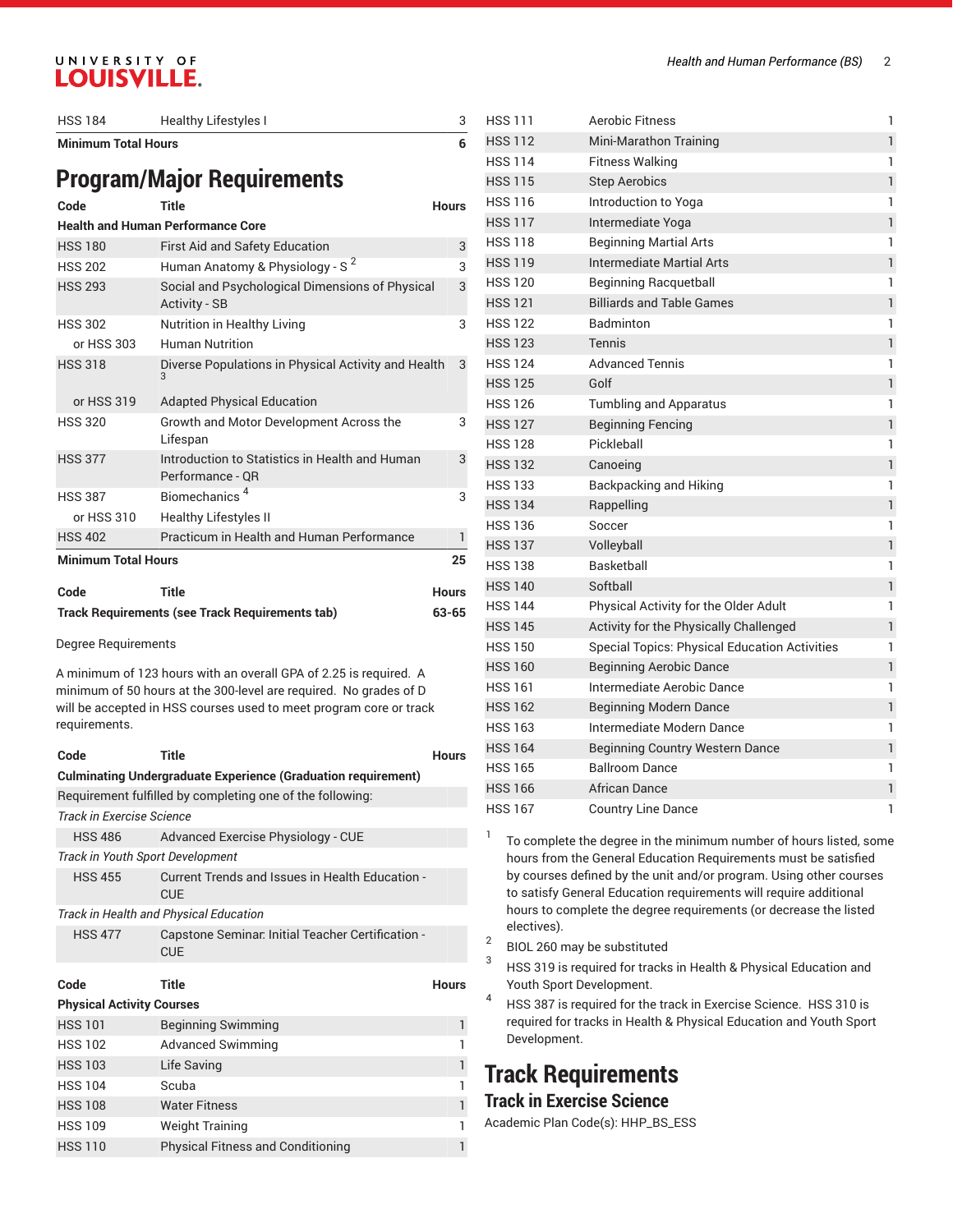| Code                         | <b>Title</b>                                    | <b>Hours</b> |
|------------------------------|-------------------------------------------------|--------------|
| <b>HSS 386</b>               | Advanced Anatomy and Physiology I               | 3            |
| <b>HSS 388</b>               | Principles of Athletic Conditioning             | 3            |
| <b>HSS 389</b>               | Prevention and Care of Athletic Injuries I      | 3            |
| <b>HSS 390</b>               | Advanced Anatomy and Physiology II <sup>2</sup> | 3            |
| <b>HSS 394</b>               | Foundations of Exercise Physiology              | 3            |
| <b>HSS 395</b>               | <b>Fitness Assessment and Prescription</b>      | 3            |
| <b>HSS 396</b>               | Lab Methods in Fitness Evaluation               | 3            |
| <b>HSS 486</b>               | Advanced Exercise Physiology - CUE              | 3            |
| <b>HSS 492</b>               | Exercise Science Internship                     | 3            |
| Select one of the following: |                                                 | $2 - 3$      |
| <b>HSS 507</b>               | Senior Seminar in Exercise Physiology           |              |
| <b>HSS 381</b>               | Anatomy and Physiology Lab I                    |              |
| & HSS 391                    | Anatomy and Physiology Lab II <sup>3,4</sup>    |              |
| Electives <sup>5</sup>       |                                                 | 34-35        |
| <b>Minimum Total Hours</b>   |                                                 | 64           |

| Code           | Title                                                                | <b>Hours</b> |
|----------------|----------------------------------------------------------------------|--------------|
|                | <b>Culminating Undergraduate Experience (Graduation requirement)</b> |              |
|                | Requirement fulfilled by completing:                                 |              |
| <b>HSS 486</b> | Advanced Exercise Physiology - CUE                                   |              |

- 1 BIOL 261 may be substituted for HSS 386.
- 2 BIOL 465 may be substituted for HSS 390.
- 3 BIOL 262 may be substituted for HSS 381.
- 4 HSS 381 should be taken concurrently with or after previous completion of HSS 386. HSS 391 should be taken with or after previous completion of HSS 390. 5
- Consult advisor

#### **Track in Youth Sport Development**

Academic Plan Code(s): HHP\_BS\_PNT

| Code                                       | <b>Title</b>                                                  | <b>Hours</b> |
|--------------------------------------------|---------------------------------------------------------------|--------------|
| <b>HSS 200</b>                             | Introduction to Health Education                              | 3            |
| <b>HSS 270</b>                             | Introduction to Physical Education                            | 3            |
| <b>HSS 271</b>                             | <b>Teaching Physical Education</b>                            | 3            |
| <b>HSS 326</b>                             | Movement Skills and Concepts in Physical<br>Education         | 3            |
| <b>HSS 327</b>                             | Invasion and Net Games                                        | 3            |
| <b>HSS 328</b>                             | <b>Target and Fielding Games</b>                              | 3            |
| <b>HSS 384</b>                             | <b>Teaching Health Education</b>                              | 3            |
| <b>HSS 455</b>                             | Current Trends and Issues in Health Education -<br><b>CUE</b> | 3            |
| HSS Approved Elective Courses <sup>1</sup> |                                                               | 6            |
| General Electives <sup>2</sup>             |                                                               | 34           |
| <b>Minimum Total Hours</b>                 |                                                               | 64           |

**Culminating Undergraduate Experience (Graduation requirement)**

Requirement fulfilled by completing:

HSS 455 Current Trends and Issues in Health Education - **CUE** 

- 1 These HSS electives must be approved by an HSS faculty member or academic counselor.
- 2 Consult advisor.

#### **Track in Health and Physical Education**

Academic Plan Code(s): HHP\_BS\_PSH

#### **Midpoint Assessment Prior to Student Teaching**

All content methods classes passed with a cumulative 3.0 GPA; Electronic documentation of approved field experiences including assessment of dispositions; Completion of all state regulations and additional requirements as identified by the Office of Educator Development and Clinical Practice; Positive recommendation from the Educator Certification Committee.

| Code                                             | <b>Title</b>                                                            | <b>Hours</b>   |
|--------------------------------------------------|-------------------------------------------------------------------------|----------------|
| <b>Student Teaching Requirement</b> 1            |                                                                         |                |
| <b>HSS 414</b>                                   | Student Teaching in Elementary Physical<br>Education                    | 3              |
| <b>HSS 415</b>                                   | <b>Student Teaching in Health Education</b>                             | 3              |
| <b>HSS 416</b>                                   | Student Teaching in Secondary Physical Education                        | 3              |
| <b>Pre-Professional Courses</b>                  |                                                                         |                |
| <b>EDSP 260</b>                                  | <b>Classroom Behavior Management</b>                                    | 3              |
| <b>EDTP 107</b>                                  | Human Development and Learning                                          | 3              |
| <b>HSS 200</b>                                   | Introduction to Health Education                                        | 3              |
| <b>HSS 270</b>                                   | Introduction to Physical Education                                      | 3              |
| <b>HSS 271</b>                                   | <b>Teaching Physical Education</b>                                      | 3              |
| <b>HSS 326</b>                                   | Movement Skills and Concepts in Physical<br>Education                   | 3              |
| <b>HSS 327</b>                                   | <b>Invasion and Net Games</b>                                           | 3              |
| <b>HSS 328</b>                                   | <b>Target and Fielding Games</b>                                        | 3              |
| <b>HSS 384</b>                                   | <b>Teaching Health Education</b>                                        | 3              |
| <b>HSS 455</b>                                   | Current Trends and Issues in Health Education -<br><b>CUE</b>           | 3              |
| <b>General Electives</b>                         |                                                                         | $\overline{7}$ |
| <b>Professional Program Courses</b> <sup>1</sup> |                                                                         |                |
| <b>EDTP 420</b>                                  | Reading and Writing Across the Curriculum                               | 3              |
| <b>HSS 404</b>                                   | Methods in Elementary Physical Education                                | 4              |
| <b>HSS 405</b>                                   | Methods in Secondary Physical Educaiton                                 | 4              |
| <b>HSS 477</b>                                   | Capstone Seminar. Initial Teacher Certification -<br><b>CUE</b>         | 3              |
| <b>HSS 485</b>                                   | Methods in Health Education                                             | $\overline{4}$ |
| <b>Minimum Total Hours</b>                       |                                                                         | 64             |
| Code                                             | Title                                                                   | <b>Hours</b>   |
|                                                  | <b>Culminating Undergraduate Experience (Graduation requirement)</b>    |                |
|                                                  | Requirement fulfilled by completing:                                    |                |
| <b>HSS 477</b>                                   | Capstone Seminar. Initial Teacher Certification -<br>$CUE$ <sup>1</sup> |                |

#### **Certification Assessment**

Eligible for degree; Passing scores on required PRAXIS exams; Assessment of dispositions and standards in courses completed after mid-point. Positive recommendation from the Educator Certification Committee.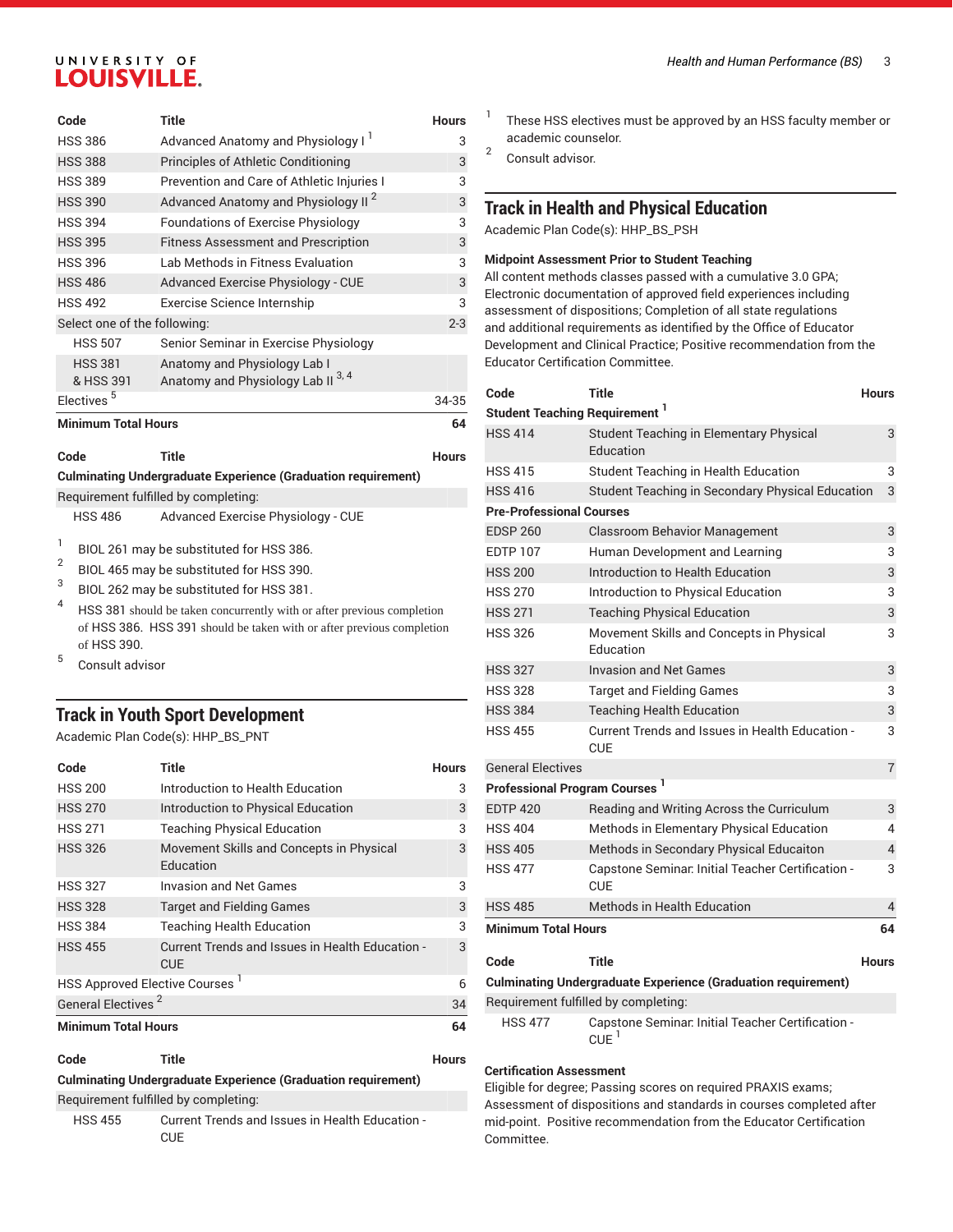$^1$  Courses restricted to students admitted to professional teacher education program.

### **Flight Plan**

#### **Track in Exercise Science**

|                              | LIGUR III EXEIUISE JUIEIIUE                                                |              |
|------------------------------|----------------------------------------------------------------------------|--------------|
| Course                       | Title                                                                      | <b>Hours</b> |
| Year 1                       |                                                                            |              |
| Fall                         |                                                                            |              |
| <b>ENGL 101</b>              | Introduction to College Writing - WC                                       | 3            |
| <b>HSS 180</b>               | First Aid and Safety Education                                             | 3            |
| <b>HSS 181</b>               | First-Year Experience                                                      | 1            |
|                              | Physical Activity Course (HSS 101 - HSS 167)                               | $\mathbf{1}$ |
|                              | General Education: Cardinal Core Natural Sciences - S                      | 3            |
|                              | General Education: Cardinal Core Natural Sciences Lab - SL                 | $\mathbf{1}$ |
|                              | General Education: Cardinal Core Quantitative Reasoning - QR               | 3            |
|                              | Hours                                                                      | 15           |
| Spring                       |                                                                            |              |
| <b>ENGL 102</b>              | Intermediate College Writing - WC                                          | 3            |
| <b>HSS 184</b>               | Healthy Lifestyles I                                                       | 3            |
|                              | General Education: Cardinal Core Arts & Humanities US Diversity - AHD1     | 3            |
|                              | General Education: Cardinal Core Oral Communication - OC                   | 3            |
|                              | General Education: Cardinal Core Social & Behavioral Sciences Historical   | 3            |
| Perspective - SBH            |                                                                            |              |
|                              | <b>Hours</b>                                                               | 15           |
| Year <sub>2</sub>            |                                                                            |              |
| Fall                         |                                                                            |              |
| <b>HSS 202</b>               | Human Anatomy & Physiology - S                                             | 3            |
| <b>HSS 320</b>               | Growth and Motor Development Across the Lifespan                           | 3            |
|                              | General Education: Cardinal Core Arts & Humanities Global Diversity - AHD2 | 3            |
|                              | General Education: Cardinal Core Natural Sciences - S                      | 3            |
| <b>General Elective</b>      |                                                                            | 3            |
|                              | <b>Hours</b>                                                               | 15           |
| Spring                       |                                                                            |              |
| <b>HSS 293</b>               | Social and Psychological Dimensions of Physical Activity<br>- SB           | 3            |
| <b>HSS 381</b>               | Anatomy and Physiology Lab I                                               | 1            |
| <b>HSS 386</b>               | <b>Advanced Anatomy and Physiology I</b>                                   | 3            |
| <b>HSS 387</b>               | <b>Biomechanics</b>                                                        | 3            |
| <b>General Elective</b>      |                                                                            | 3            |
| <b>General Elective</b>      |                                                                            | 3            |
|                              | <b>Hours</b>                                                               | 16           |
| Year <sub>3</sub>            |                                                                            |              |
| Fall                         |                                                                            |              |
| <b>HSS 302</b><br>or HSS 303 | Nutrition in Healthy Living<br>or Human Nutrition                          | 3            |
| <b>HSS 318</b>               | Diverse Populations in Physical Activity and Health                        | 3            |
| <b>HSS 394</b>               | Foundations of Exercise Physiology                                         | 3            |
|                              | Physical Activity Course (HSS 101 - HSS 167)                               | 1            |
| <b>General Elective</b>      |                                                                            | 3            |
| <b>General Elective</b>      |                                                                            | 1            |
| <b>General Elective</b>      |                                                                            | $\mathbf{1}$ |
|                              | Hours                                                                      | 15           |
| Spring                       |                                                                            |              |
| <b>HSS 377</b>               | Introduction to Statistics in Health and Human<br>Performance - QR         | 3            |
| <b>HSS 388</b>               | Principles of Athletic Conditioning                                        | 3            |
| <b>HSS 390</b>               | Advanced Anatomy and Physiology II                                         | 3            |
| <b>HSS 391</b>               | Anatomy and Physiology Lab II (or General Elective) <sup>1</sup>           | 1            |
| <b>General Elective</b>      |                                                                            | 3            |

| General Elective (300 level or above) |                                                                    | 3            |
|---------------------------------------|--------------------------------------------------------------------|--------------|
|                                       | <b>Hours</b>                                                       | 16           |
| Year 4                                |                                                                    |              |
| Fall                                  |                                                                    |              |
| <b>HSS 395</b>                        | <b>Fitness Assessment and Prescription</b>                         | 3            |
| <b>HSS 396</b>                        | Lab Methods in Fitness Evaluation                                  | 3            |
| <b>HSS 389</b>                        | Prevention and Care of Athletic Injuries I                         | 3            |
| <b>HSS 402</b>                        | Practicum in Health and Human Performance                          | $\mathbf{1}$ |
| <b>General Elective</b>               |                                                                    | 3            |
| General Elective (300 level or above) |                                                                    | $\sqrt{3}$   |
|                                       | <b>Hours</b>                                                       | 16           |
| Spring                                |                                                                    |              |
| <b>HSS 486</b>                        | Advanced Exercise Physiology - CUE                                 | 3            |
| <b>HSS 492</b>                        | Exercise Science Internship                                        | 3            |
| <b>HSS 507</b>                        | Senior Seminar in Exercise Physiology (or General<br>Elective) $1$ | 3            |
| <b>General Elective</b>               |                                                                    | 3            |
| <b>General Elective</b>               |                                                                    | 3            |
|                                       | <b>Hours</b>                                                       | 15           |
|                                       | <b>Minimum Total Hours</b>                                         | 123          |
|                                       |                                                                    |              |

1 Must choose either HSS 507 **or** HSS 381 **and** 391. HSS 381 must be take concurrently or after previous completion of HSS 386. HSS 391 must be taken concurrently or after previous completion of HSS 390.

#### **Track in Youth Sport Development**

| Course                       | Title                                                                      | <b>Hours</b> |
|------------------------------|----------------------------------------------------------------------------|--------------|
| Year 1                       |                                                                            |              |
| Fall                         |                                                                            |              |
| <b>ENGL 101</b>              | Introduction to College Writing - WC                                       | 3            |
| <b>HSS 181</b>               | <b>First-Year Experience</b>                                               | $\mathbf{1}$ |
|                              | Physical Activity Course (HSS 101 - HSS 167)                               | 1            |
|                              | General Education: Cardinal Core Natural Sciences - S                      | 3            |
|                              | General Education: Cardinal Core Natural Sciences Lab - SL                 | 1            |
|                              | General Education: Cardinal Core Quantitative Reasoning - QR               | 3            |
|                              | General Education: Cardinal Core Arts & Humanities US Diversity - AHD1     | 3            |
|                              | <b>Hours</b>                                                               | 15           |
| Spring                       |                                                                            |              |
| <b>ENGL 102</b>              | Intermediate College Writing - WC                                          | 3            |
| <b>HSS 180</b>               | First Aid and Safety Education                                             | 3            |
| <b>HSS 184</b>               | <b>Healthy Lifestyles I</b>                                                | 3            |
|                              | Physical Activity Course (HSS 101 - HSS 167)                               | $\mathbf{1}$ |
|                              | General Education: Cardinal Core Social & Behavioral Sciences Historical   | 3            |
| Perspective - SBH            |                                                                            |              |
|                              | General Education: Cardinal Core Oral Communication - OC                   | 3            |
|                              | <b>Hours</b>                                                               | 16           |
| Year <sub>2</sub>            |                                                                            |              |
| Fall                         |                                                                            |              |
| <b>HSS 200</b>               | Introduction to Health Education                                           | 3            |
| <b>HSS 270</b>               | Introduction to Physical Education                                         | 3            |
| <b>HSS 293</b>               | Social and Psychological Dimensions of Physical Activity<br>$-SB$          | 3            |
|                              | General Education: Cardinal Core Natural Sciences - S                      | 3            |
| <b>General Elective</b>      |                                                                            | 3            |
|                              | <b>Hours</b>                                                               | 15           |
| Spring                       |                                                                            |              |
| <b>HSS 202</b>               | Human Anatomy & Physiology - S                                             | 3            |
| <b>HSS 302</b><br>or HSS 303 | Nutrition in Healthy Living<br>or Human Nutrition                          | 3            |
| <b>HSS 320</b>               | Growth and Motor Development Across the Lifespan                           | 3            |
|                              | General Education: Cardinal Core Arts & Humanities Global Diversity - AHD2 | 3            |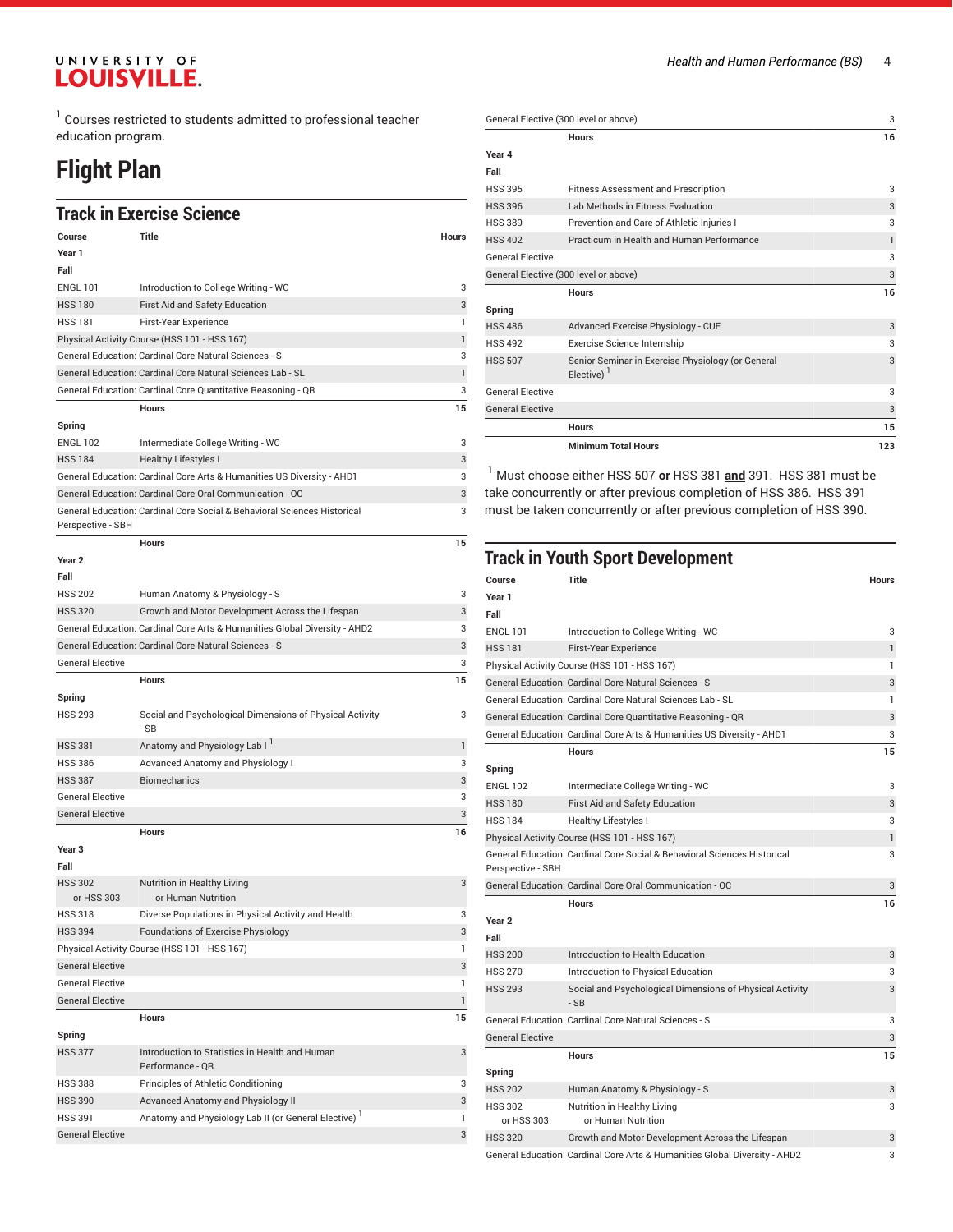| <b>General Elective</b>               |                                                                    | 3            |
|---------------------------------------|--------------------------------------------------------------------|--------------|
|                                       | <b>Hours</b>                                                       | 15           |
| Year <sub>3</sub>                     |                                                                    |              |
| Fall                                  |                                                                    |              |
| <b>HSS 271</b>                        | <b>Teaching Physical Education</b>                                 | 3            |
| <b>HSS 310</b>                        | <b>Healthy Lifestyles II</b>                                       | 3            |
| <b>HSS 319</b>                        | <b>Adapted Physical Education</b>                                  | 3            |
| <b>HSS 377</b>                        | Introduction to Statistics in Health and Human<br>Performance - OR | 3            |
| <b>HSS 402</b>                        | Practicum in Health and Human Performance                          | 1            |
| <b>General Elective</b>               |                                                                    | 3            |
|                                       | <b>Hours</b>                                                       | 16           |
| Spring                                |                                                                    |              |
| <b>HSS 326</b>                        | Movement Skills and Concepts in Physical Education                 | 3            |
| <b>HSS 327</b>                        | <b>Invasion and Net Games</b>                                      | 3            |
| <b>HSS 328</b>                        | <b>Target and Fielding Games</b>                                   | 3            |
| General Elective (300 level or above) |                                                                    | 3            |
| General Elective (300 level or above) |                                                                    | 3            |
|                                       | <b>Hours</b>                                                       | 15           |
| Year 4                                |                                                                    |              |
| Fall                                  |                                                                    |              |
| <b>HSS 384</b>                        | <b>Teaching Health Education</b>                                   | 3            |
| <b>HSS Approved Elective Course</b>   |                                                                    | 3            |
| General Elective (300 level or above) |                                                                    | 3            |
| General Elective (300 level or above) | 3                                                                  |              |
| <b>General Elective</b>               |                                                                    | 3            |
| <b>General Elective</b>               |                                                                    | $\mathbf{1}$ |
|                                       | <b>Hours</b>                                                       | 16           |
| Spring                                |                                                                    |              |
| <b>HSS 455</b>                        | Current Trends and Issues in Health Education - CUE                | 3            |
| <b>HSS Approved Elective Course</b>   |                                                                    | 3            |
| General Elective (300 level or above) |                                                                    | 3            |
| <b>General Elective</b>               |                                                                    | 3            |
| <b>General Elective</b>               |                                                                    | 3            |
|                                       | <b>Hours</b>                                                       | 15           |
|                                       | <b>Minimum Total Hours</b>                                         | 123          |

#### **Track in Health and Physical Education**

| Course                                                     | Title                                                                    | <b>Hours</b> |
|------------------------------------------------------------|--------------------------------------------------------------------------|--------------|
| Year 1                                                     |                                                                          |              |
| Fall                                                       |                                                                          |              |
| <b>ENGL 101</b>                                            | Introduction to College Writing - WC                                     | 3            |
| <b>HSS 181</b>                                             | First-Year Experience                                                    | $\mathbf{1}$ |
|                                                            | General Education: Cardinal Core Arts & Humanities US Diversity - AHD1   | 3            |
|                                                            | Physical Activity Course (HSS 101 - HSS 167)                             | $\mathbf{1}$ |
|                                                            | General Education: Cardinal Core Natural Sciences - S                    | 3            |
| General Education: Cardinal Core Natural Sciences Lab - SL | $\mathbf{1}$                                                             |              |
|                                                            | General Education: Cardinal Core Quantitative Reasoning - QR             | 3            |
|                                                            | <b>Hours</b>                                                             | 15           |
| Spring                                                     |                                                                          |              |
| <b>ENGL 102</b>                                            | Intermediate College Writing - WC                                        | 3            |
| <b>HSS 180</b>                                             | First Aid and Safety Education                                           | 3            |
| <b>HSS 184</b>                                             | <b>Healthy Lifestyles I</b>                                              | 3            |
|                                                            | General Education: Cardinal Core Oral Communication - OC                 | 3            |
| Perspective - SBH                                          | General Education: Cardinal Core Social & Behavioral Sciences Historical | 3            |
| Physical Activity Course (HSS 101 - HSS 167)               |                                                                          | 1            |
|                                                            | <b>Hours</b>                                                             | 16           |
| Year <sub>2</sub>                                          |                                                                          |              |
| Fall                                                       |                                                                          |              |
| <b>EDTP 107</b>                                            | Human Development and Learning                                           | 3            |

| <b>HSS 200</b>          | Introduction to Health Education                                           | 3              |
|-------------------------|----------------------------------------------------------------------------|----------------|
| <b>HSS 270</b>          | Introduction to Physical Education                                         | 3              |
| <b>HSS 293</b>          | Social and Psychological Dimensions of Physical Activity<br>- SB           | 3              |
|                         | General Education: Cardinal Core Natural Sciences - S                      | 3              |
| <b>General Elective</b> |                                                                            | 1              |
|                         | <b>Hours</b>                                                               | 16             |
| Spring                  |                                                                            |                |
| <b>HSS 202</b>          | Human Anatomy & Physiology - S                                             | 3              |
| <b>HSS 302</b>          | Nutrition in Healthy Living                                                | 3              |
| or HSS 303              | or Human Nutrition                                                         |                |
| <b>HSS 310</b>          | <b>Healthy Lifestyles II</b>                                               | 3              |
| <b>HSS 320</b>          | Growth and Motor Development Across the Lifespan                           | 3              |
|                         | General Education: Cardinal Core Arts & Humanities Global Diversity - AHD2 | 3              |
| <b>General Elective</b> |                                                                            | 3              |
|                         | <b>Hours</b>                                                               | 18             |
| Year <sub>3</sub>       |                                                                            |                |
| Fall                    |                                                                            |                |
| <b>HSS 271</b>          | <b>Teaching Physical Education</b>                                         | 3              |
| <b>HSS 319</b>          | <b>Adapted Physical Education</b>                                          | 3              |
| <b>HSS 377</b>          | Introduction to Statistics in Health and Human<br>Performance - QR         | 3              |
| <b>HSS 384</b>          | <b>Teaching Health Education</b>                                           | 3              |
| <b>HSS 402</b>          | Practicum in Health and Human Performance                                  | $\mathbf{1}$   |
| <b>General Elective</b> |                                                                            | 3              |
|                         | <b>Hours</b>                                                               | 16             |
| Spring                  |                                                                            |                |
| <b>EDSP 260</b>         | <b>Classroom Behavior Management</b>                                       | 3              |
| <b>HSS 326</b>          | Movement Skills and Concepts in Physical Education                         | 3              |
| <b>HSS 327</b>          | <b>Invasion and Net Games</b>                                              | 3              |
| <b>HSS 328</b>          | <b>Target and Fielding Games</b>                                           | 3              |
| <b>HSS 455</b>          | Current Trends and Issues in Health Education - CUE                        | 3              |
|                         | <b>Hours</b>                                                               | 15             |
| Year 4                  |                                                                            |                |
| Fall                    |                                                                            |                |
| <b>EDTP 420</b>         | Reading and Writing Across the Curriculum                                  | 3              |
| <b>HSS 404</b>          | Methods in Elementary Physical Education                                   | $\overline{4}$ |
| <b>HSS 405</b>          | Methods in Secondary Physical Educaiton                                    | 4              |
| <b>HSS 485</b>          | Methods in Health Education                                                | $\overline{4}$ |
|                         | <b>Hours</b>                                                               | 15             |
| Spring                  |                                                                            |                |
| <b>HSS 414</b>          | Student Teaching in Elementary Physical Education                          | 3              |
| <b>HSS 415</b>          | Student Teaching in Health Education                                       | 3              |
| <b>HSS 416</b>          | Student Teaching in Secondary Physical Education                           | 3              |
| <b>HSS 477</b>          | Capstone Seminar: Initial Teacher Certification - CUE                      | 3              |
|                         | Hours                                                                      | 12             |
|                         | <b>Minimum Total Hours</b>                                                 | 123            |
|                         |                                                                            |                |

#### **Degree Audit Report**

Degree Audit reports illustrate how your completed courses fulfill the requirements of your academic plan. What-if reports allow you to compare the courses you have completed in your current academic plan to the courses required in another academic plan. Should you have questions about either report, please consult with your academic advisor.

#### **To create either report:**

- 1. Log into your ULink account.
- 2. Click on the Academic Progress tile.
- 3. Next, click on "View my Degree Audit" to run a Degree Audit report in the Undergraduate Advising area.